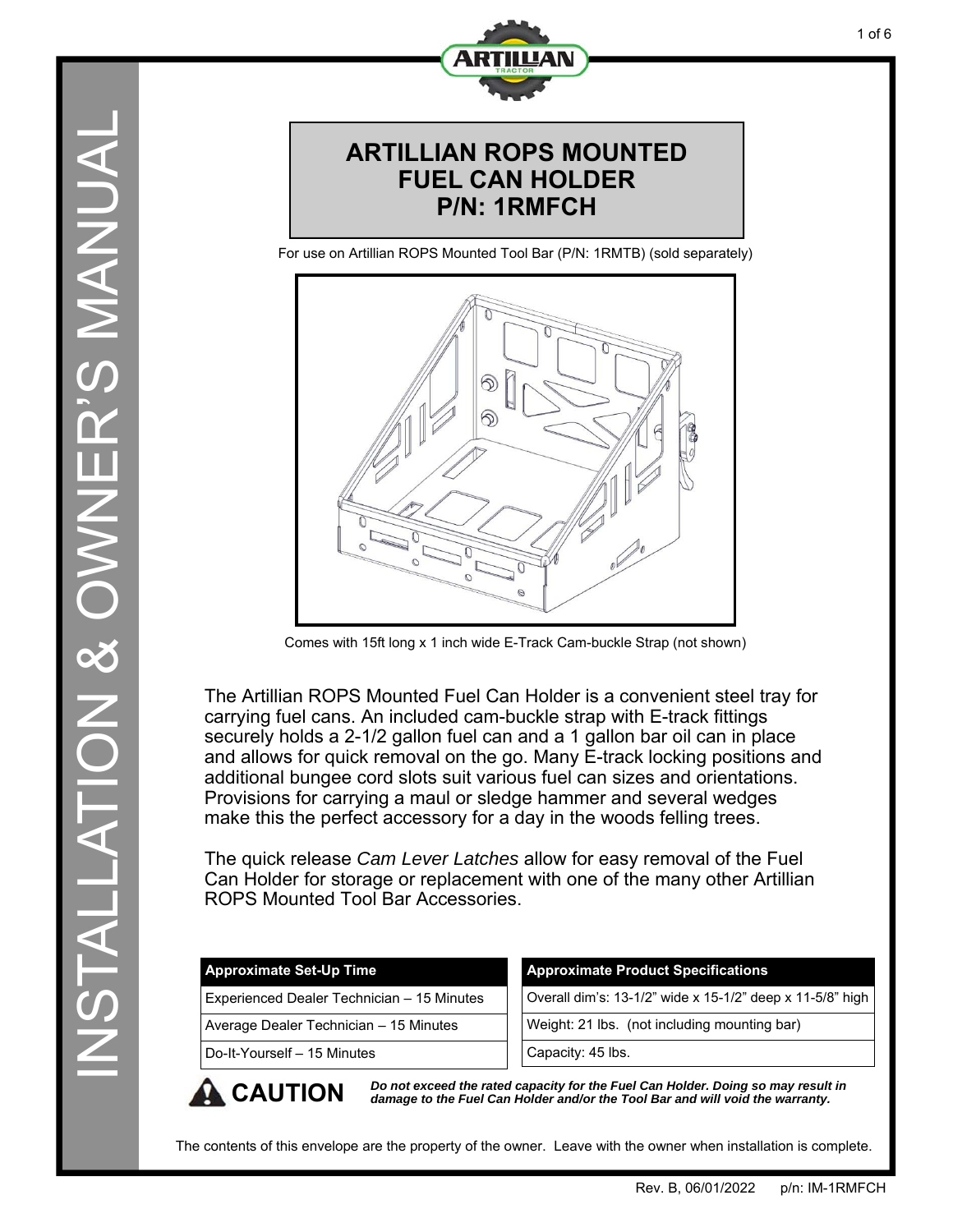## SET-UP



#### **SET-UP**

- 1. The design features include many E-Track slots, bungee cord holes, splitting/felling wedge slots, several pass through slots for hold-down straps and various mounting hole locations for a U-bolt. See figs. 1a, b, & c.
- 2. Based on the size of your fuel and bar oil cans, locate the best E-track slots that will securely hold these items. Install the fixed end of the hold-down strap first. To install the E-track fitting, pull the release lever towards the cam buckle, hook the release lever end of the fitting into the mount and then insert the other end. Release the lever. See figs. 2a & b.



Fig. 1a (mounting point option 1) Fig. 1b (mounting point option 2)



Fig. 1c (wedge mount locations)



Fig. 2b (fixed end of hold-down strap installed)

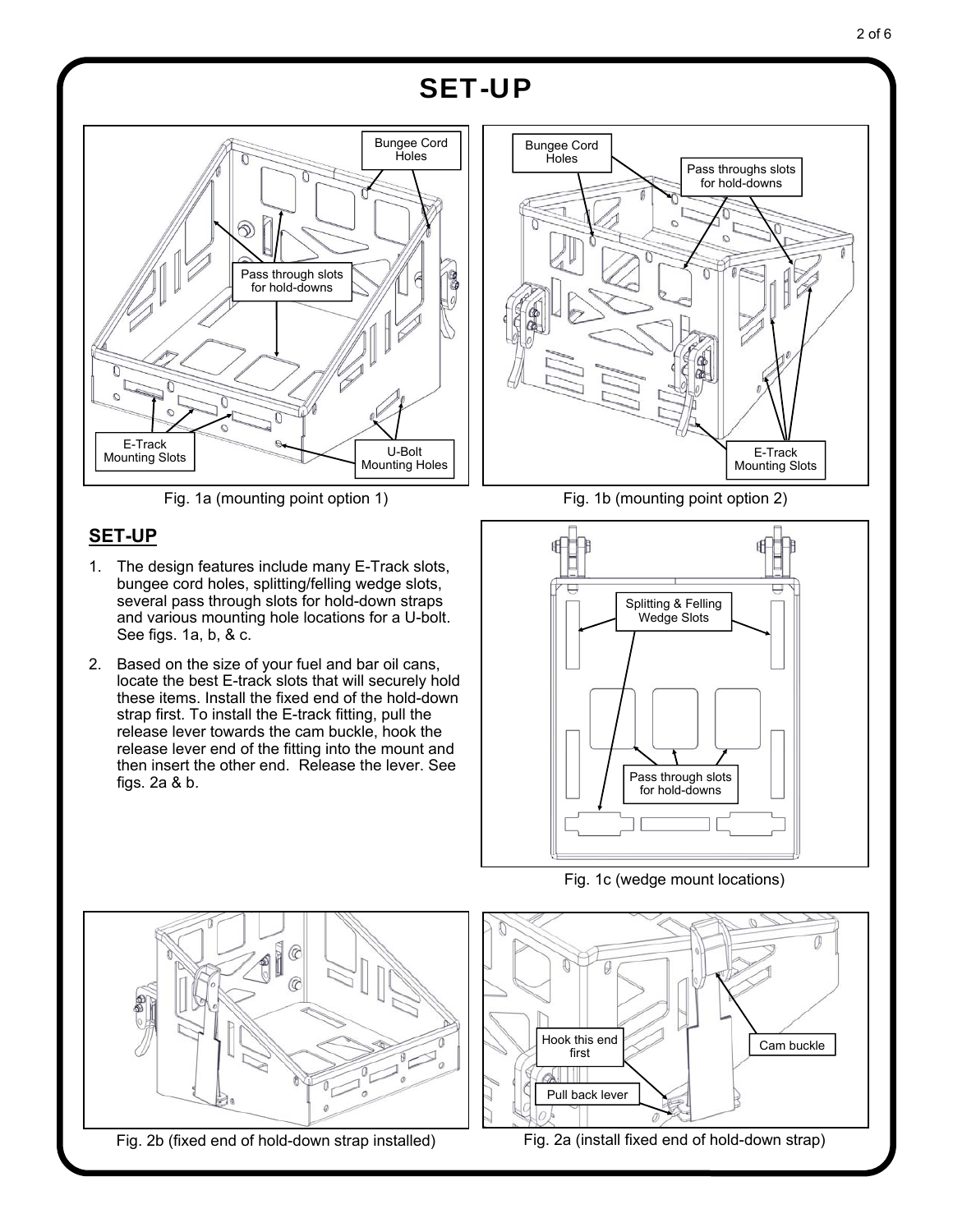# SET-UP

### **SET-UP (cont'd.)**

- 3. Install the adjustable length E-track cam-buckle strap in the desired E-track slot location. Run the strap through each of the fuel cans' handles as shown in fig. 3.
- 4. Install the adjustable end of strap into the fixed end's cam buckle and tighten strap down. Once fully tightened, cut the excess strap (if desired) using a pair of scissors.



#### *Remove the fuel can and bar oil from the fuel can holder prior to the next step.*

5. Once the strap is cut to length, use a heat gun or lighter to singe the cut end of the strap to make sure that the strap does not fray. See fig. 5.

*Note: One E-track cam-buckle strap is provided in the kit. However, the mount was designed with many Etrack and bungee cord holes to allow the user the option to add more straps or bungee cords, as desired.* 

6. A U-Bolt and (4) 3/8-16 flange hex nuts are included in this kit. These are for carrying a sledgehammer or maul. There are a set of holes for this U-bolt on either side of the mount and (4) holes in the front. The front hole pattern allows for 3 possible U-bolt mounting positions. Loosely install the U-bolt (in the desired location) and nuts per fig. 6a, then hand tighten. Per fig. 6b, install a sledgehammer or maul into U-bolt. Make required adjustments and tighten down the nuts. *Note: make sure that the handle for the tool clears the rear tire and 3-point hitch arms*.



Fig. 6b (adjust U-bolt to fit sledgehammer or maul) Fig. 6a (install U-bolt and flange nuts for maul)



Fig. 3 (install adjustable length hold-down strap end)



Fig. 5 (cut adjustable length hold-down strap end)

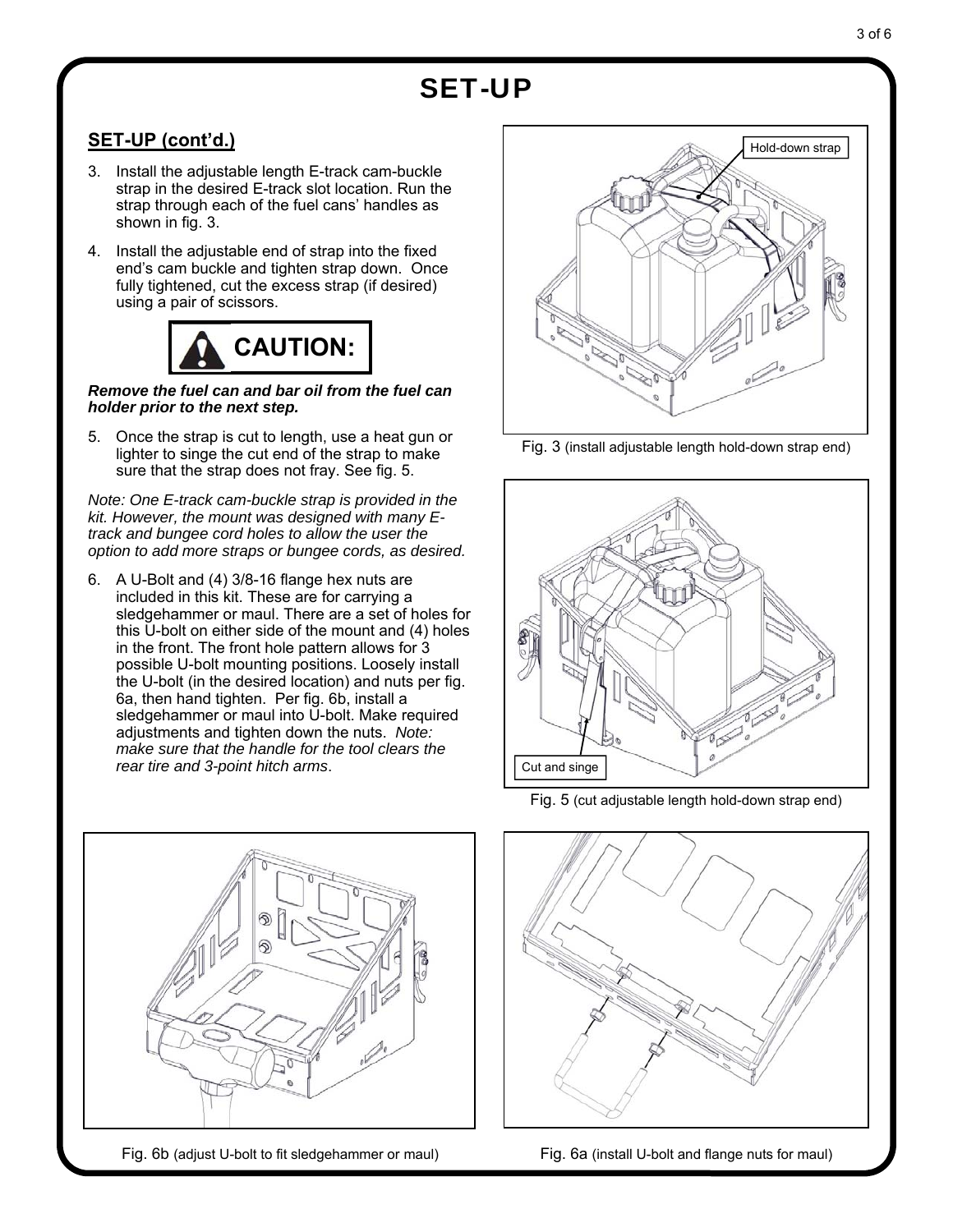### ATTACHING AND OPERATION

#### **ATTACH TO MOUNTING BAR:**

*Note: The Artillian ROPS Mounted Toolbar is designed to hold multiple accessories at one time. If placed appropriately, up to 3 separate accessories may be possible. For example, the Chainsaw Mount, Fuel Can Holder, and Beverage Cooler Holder were designed to fit on the toolbar simultaneously.* 

- 7. Fig. 7 shows a fuel can holder installed onto an Artillian ROPS Mounted Tool Bar.
- 8. To install the fuel can holder, rotate both cam levers UP, then place onto the Tool Bar. See fig. 8.

*Note: if the Cam Lever Latches do not sit flush on the Tool Bar, one of the clamp plates may not have been fully open. Simply remove the fuel can holder, rotate the cam levers up and tilt the fuel can holder away from you to ensure the clamp plates are fully open, then reinstall on the Tool Bar.* 

9. To secure the fuel can holder to the Tool Bar, rotate both cam levers DOWN until they cam over. See fig. 9.

*NOTE: For additional security, the fuel can holder can be locked to the Tool Bar by inserting a padlock through the holes in the mounting bracket where shown in fig. 9.* 

10. To remove the fuel can holder from the Tool Bar, rotate both cam levers UP, then lift the fuel can holder.

#### **OPERATION**

11. For optimal functionality, the cam lever latches are factory assembled with some friction between the cam lever and the housing. This ensures the cam lever doesn't accidentally flip closed while the user attempts to install it on the bar. If the cam levers loosen up over time, simply tighten the nut and bolt that secure the lever to the housing until the desired resistance on the cam lever has been achieved.



Fig. 7 (attaching a fuel can holder)



Fig. 8 (cam lever in the open position)



Fig. 9 (cam lever in the closed position)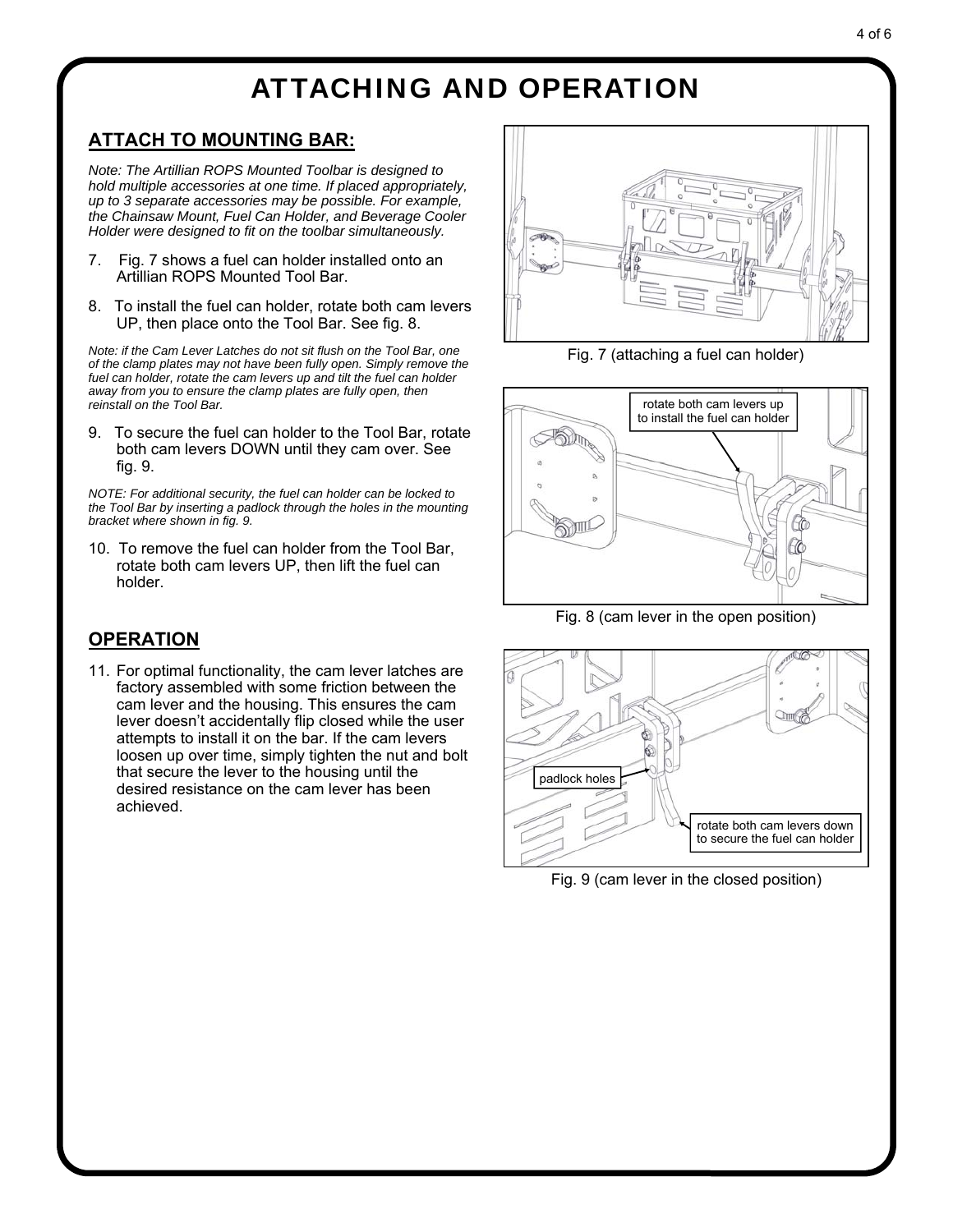